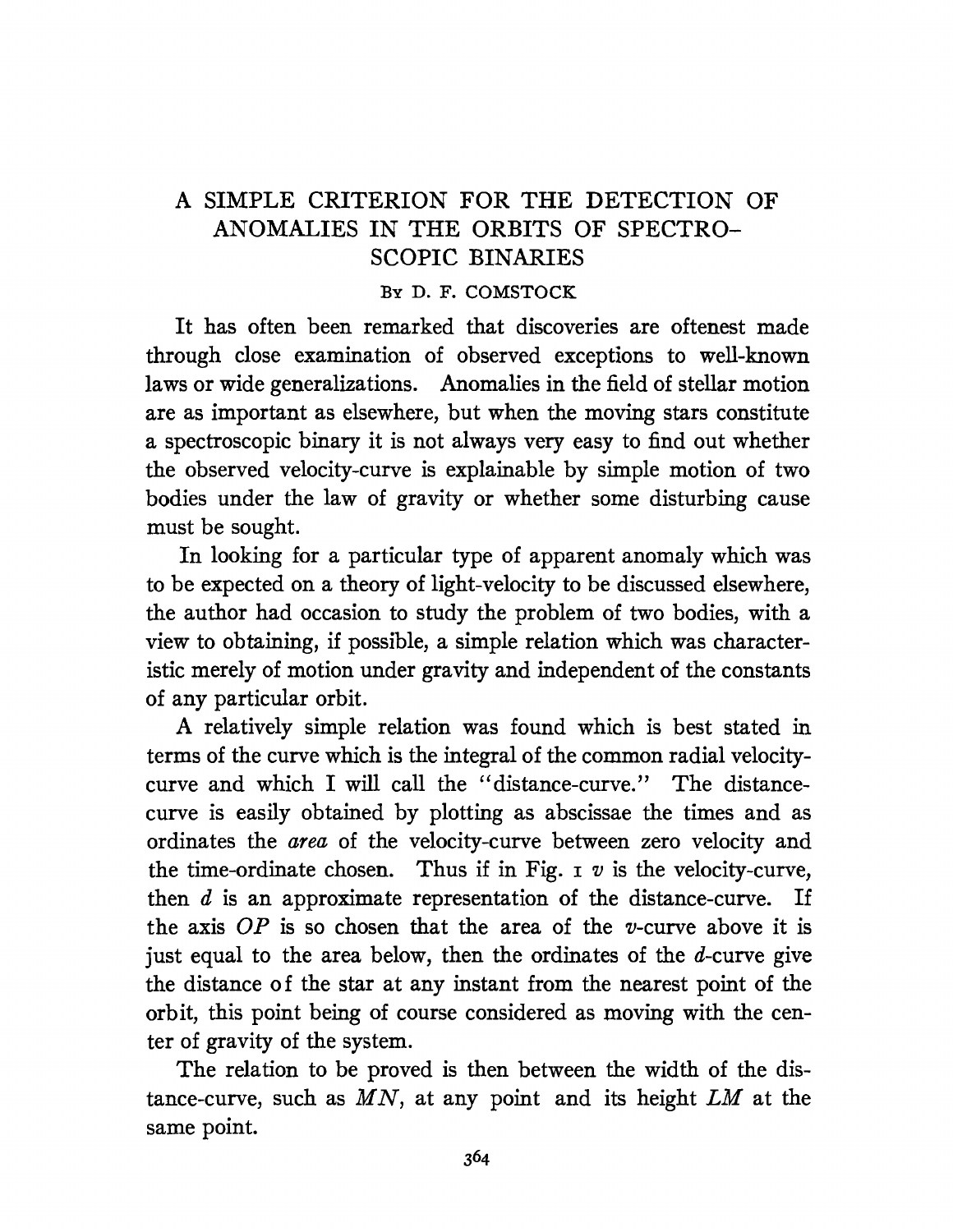It may be written thus:

$$
\frac{w}{W} = \frac{1}{\pi} \left\{ \cos^{-1} \left( 2\frac{h}{H} - 1 \right) - 2 \left( 2\frac{h_1}{H} - 1 \right) \sqrt{\frac{h}{H} \left( 1 - \frac{h}{H} \right)} \right\} \tag{1}
$$

where

 $h$ =height of distance-curve at any point;

 $w$ =width of distance-curve at same point;

 $h_1$  = height of distance-curve at the abscissa corresponding to the maximum point of velocity-curve  $(KS, Fig. 1);$ 

 $H =$ maximum height of distance-curve;

 $W =$ total width (i.e., length of hase) of distance-curve.



FIG. I

## PROOF OF RELATION

In order to prove equation  $(i)$  it will be convenient to state six theorems which are quite simple in themselves and on which this equation may be based.

*Theorem I.*—This is a geometrical theorem and states that if (Fig. 2) in any circle are drawn two parallel chords  $CB$  and  $MN$ , two tangents *HRL* and *A VY* parallel to these chords, and the diameter  $RV$  perpendicular to the tangent, and cutting the chords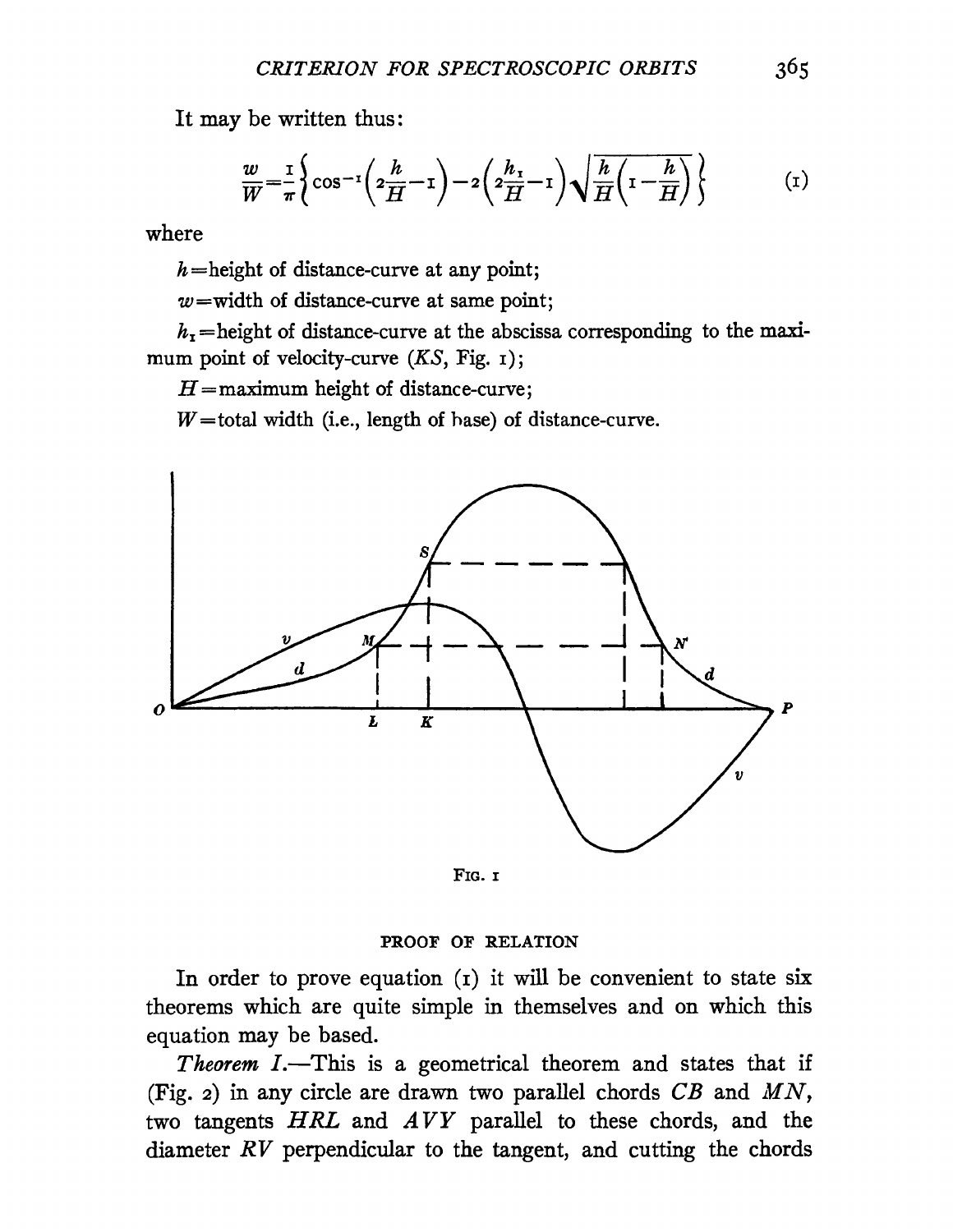in  $P$  and  $Z$ ; then if  $F$  is any point on the chord  $CB$  and the lines  $MF$  and  $FN$  are drawn, the following relation holds:

$$
\frac{\text{Area } MFNBRCM}{\text{Total area of circle}} =
$$
\n
$$
\frac{1}{\pi} \left\{ \cos^{-1} \left( 2\frac{VZ}{D} - 1 \right) - 2 \left( 2\frac{VP}{D} - 1 \right) \sqrt{\frac{VZ}{D} \left( 1 - \frac{VZ}{D} \right)} \right\}
$$
(2)

where  $D$  is  $VR$ , the diameter of the circle.

This theorem can readily be proved by subtracting the area of  $\triangle MFN$  from segment MRN.



Theorem II.-If four planes, each perpendicular to the line of sight, be imagined drawn in connection with the real orbit (Fig. 3), two tangent to the orbit, one through the focus, and one at any distance (z) from. the nearest tangent plane, then the orbit, together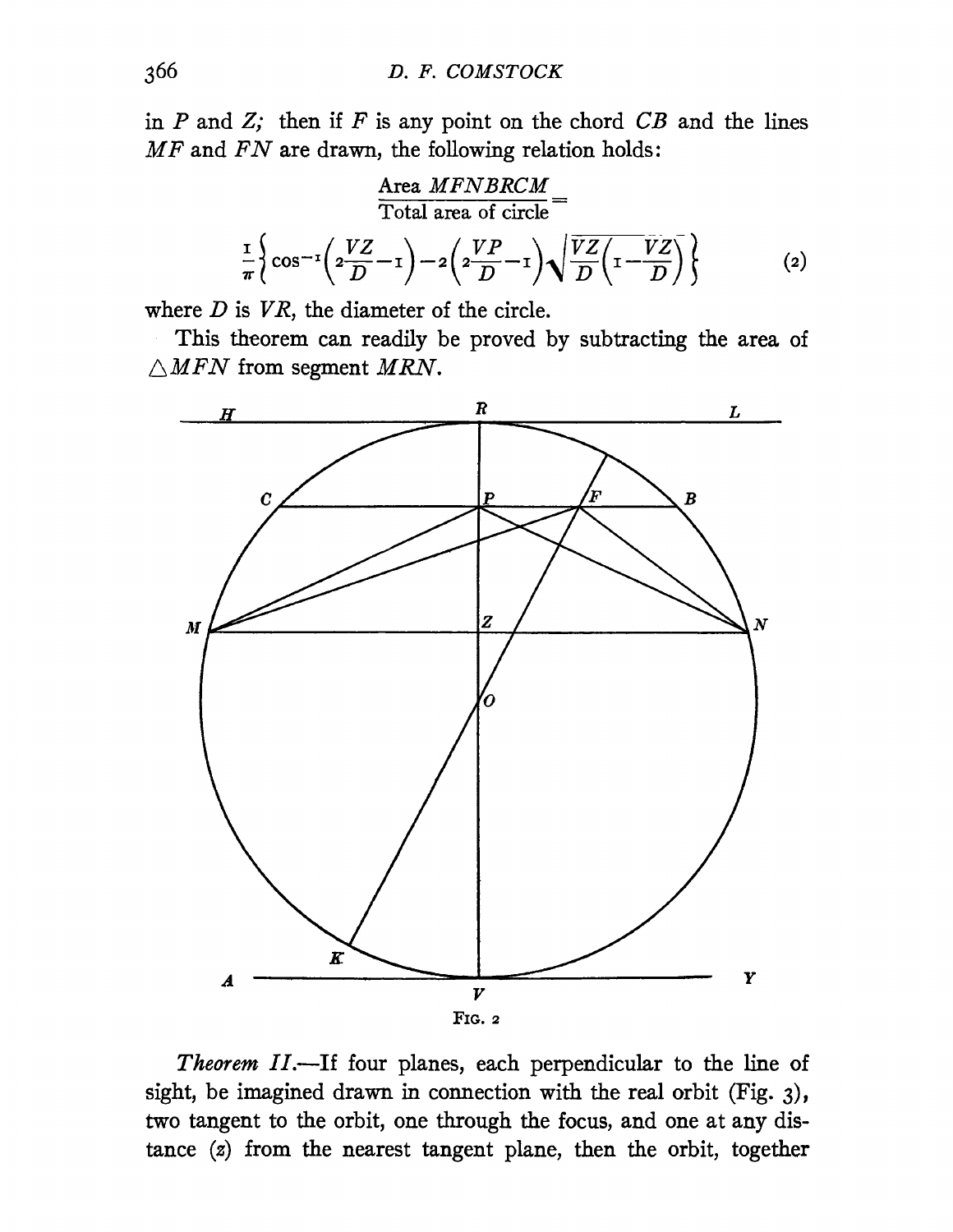with the intersection of these planes with the plane of the orbit, may be completely represented by the projection of a certain circle similar to that of Fig. 2, with the various lines as there drawn.

This is readily seen to be true if the point  $F$  and the direction of the lines *HL, CB,* etc., are properly chosen on the circle of Fig. 2. For clearness Fig. 3 is lettered similarly to Fig. 2.

*Theorem III*.—The relation of Theorem I holds also for the ellipse of Fig. 3, if the corresponding letters are substituted. That is,

$$
\frac{\text{Area } M'F'N'B'R'C'M'}{\text{Total area of ellipse}} =
$$
  

$$
\frac{1}{\pi} \left\{ \cos^{-1} \left( 2\frac{V'Z'}{D'} - 1 \right) - 2 \left( 2\frac{V'P'}{D'} - 1 \right) \sqrt{\frac{V'Z'}{D'} \left( 1 - \frac{V'Z'}{D'} \right)} \right\} \qquad (3)
$$

This follows from the fact that, since each area and line of Fig. 3 is a projection of the corresponding line or area of Fig. 2, we can write

$$
\frac{\text{Area } M'F'N'B'R'C'M'}{\text{Total area of ellipse}} = \frac{\text{Area } MFNBRCM}{\text{Total area of circle}} \tag{4}
$$

$$
\frac{V'Z'}{D'} = \frac{VZ}{D} \tag{5}
$$

$$
\frac{V'P'}{D'} = \frac{VP}{D} \tag{6}
$$

*Theorem IV*.—The ratio  $\frac{V'Z'}{D}$  in the *right*-hand side of the relation of Theorem III may be found from an examination of the experimentally determined distance-curve of Fig. 1. In fact

$$
\frac{V'Z'}{D'} = \frac{h}{H} \tag{7}
$$

where h and H are the quantities in equation  $(I)$ .

To prove this it is merely necessary to remember that the ordinates of the distance-curve (Fig. I) give the distance of the body at any instant from the nearest tangent plane to the orbit. From this it is evident that h and H are simply projections of  $V'Z'$  and  $D'$  on the line of sight.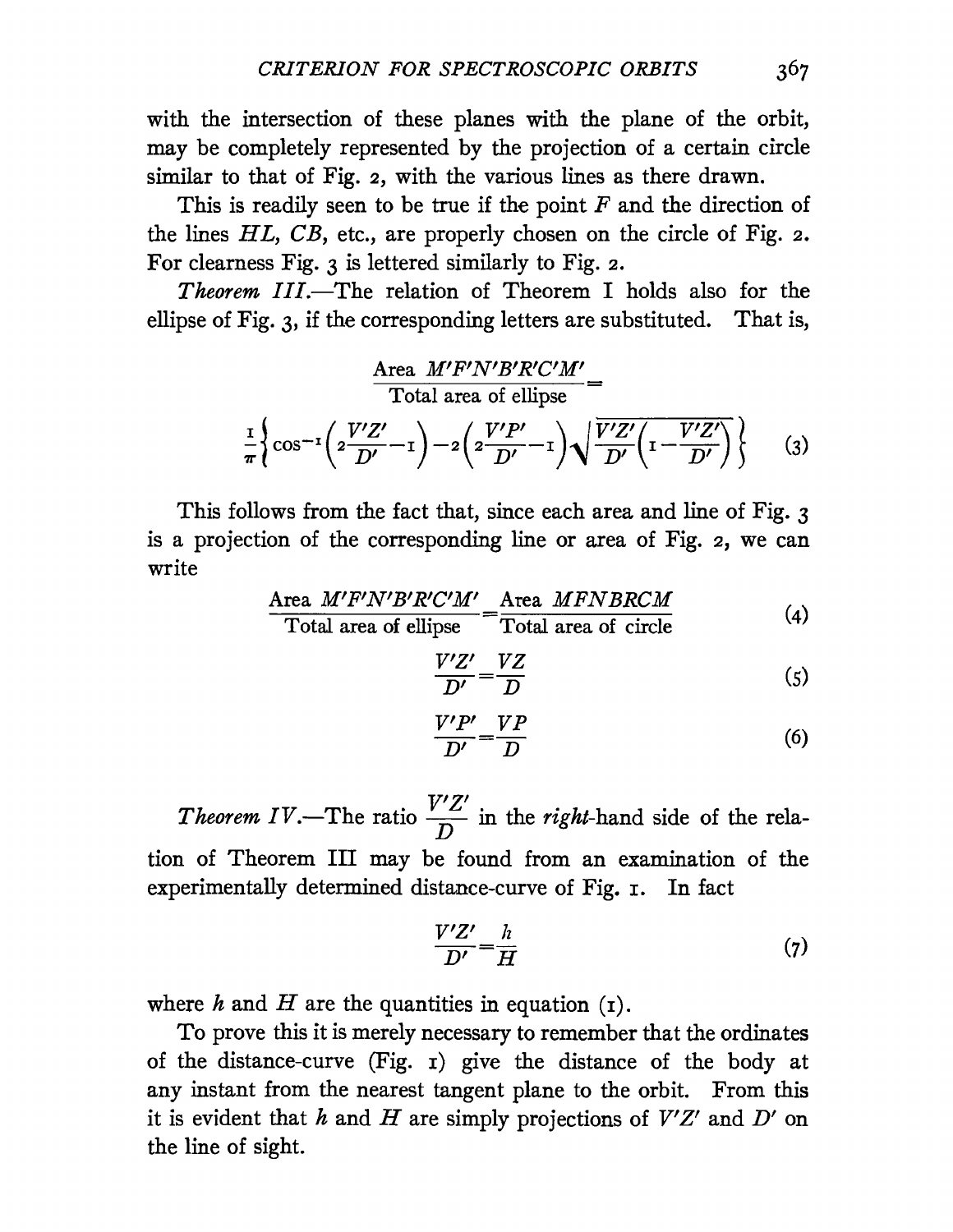*Theorem V.*—The ratio  $\frac{V'P'}{D'}$  on the right of the relation in Theorem III may also be found from an examination of the experimentally determined distance-curve of Fig. 1. In fact

$$
\frac{V'P'}{D'} = \frac{h_{\rm T}}{H} \tag{8}
$$

where  $h_1$  and  $H$  are the quantities in equation (1).



FIG. 3

This follows from the fact that  $h<sub>r</sub>$  was defined as the ordinate of the distance-curve which had the same abscissa as the maximum point of the radial velocity-curve. It follows, however, from. the simplest expression of Newton's Laws as applied to central forces that the radial velocity is a maximum when the body is in a plane through the focus drawn perpendicular to the line of sight. Thus the height  $h_1$  of the distance-curve represents the distance of the focus of the orbit from the nearest tangent plane.

 $\overline{A'}$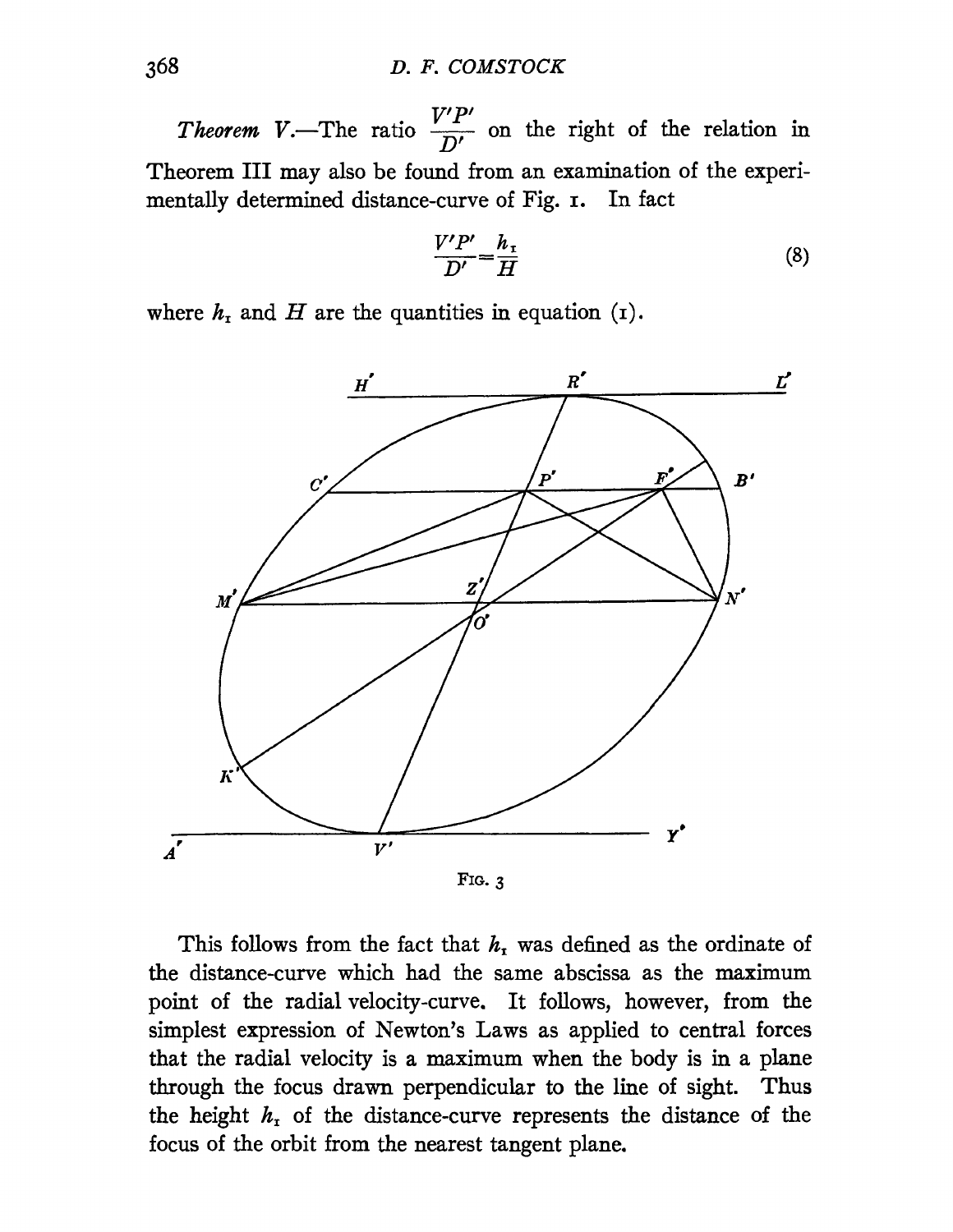*Theorem VI.*—The ratio which forms the *left*-hand side of the relation of Theorem III may be found from an examination of the experimentally determined distance-curve of Fig. 1. In fact

$$
\frac{\text{Area } M'F'N'B'R'C'M'}{\text{Total area of ellipse}} = \frac{w}{W} \tag{9}
$$

To prove this it is merely necessary to remember that from Kepler's Law the ratio

$$
\frac{\text{Area } M'F'N'B'R'C'M'}{\text{Total area of ellipse}} \tag{10}
$$

is equal to the time that it takes the body to go from *M'* to *N'* divided by the total time to go once around the orbit. By construction  $M'$ and *N'* are at equal distances from the nearest tangent plane and hence the positions *M'* and *N'* are represented by equal ordinates on the distance-curve. Hence the *width* of the distance-curve corresponding to the *M'N'* ordinate, divided by the total width (the base) of the curve, is the time it takes the body to go from  $M'$  to  $N'$  divided by the periodic time and hence is equal to the above ratio (10).

It is evident that from Theorems IV, V, and VI the relation of equation (1) follows directly. We thus have

$$
\frac{w}{W} = \frac{1}{\pi} \left\{ \cos^{-1} \left( 2\frac{h}{H} - 1 \right) - 2 \left( 2\frac{h_1}{H} - 1 \right) \sqrt{\frac{h}{H} \left( 1 - \frac{h}{H} \right)} \right\} \tag{11}
$$

## SUMMARY AND CONCLUSION

The criterion for the detection of anomalies in the orbit of spectroscopic binaries which has been set up in this paper, may be outlined in words as follows:

If a plane be drawn through any simple double star orbit perpendicular to the line of sight, then the time during which one of the stars is on the far side of this plane is a simple function of the position of the plane along the line of sight, and of the position of the focus along the line of sight. All three of these quantities can be determined with great ease from the true radial-velocity-curve of one star.

If the time be expressed in terms of the periodic time, and the distance along the line of sight, measured from the nearest point of